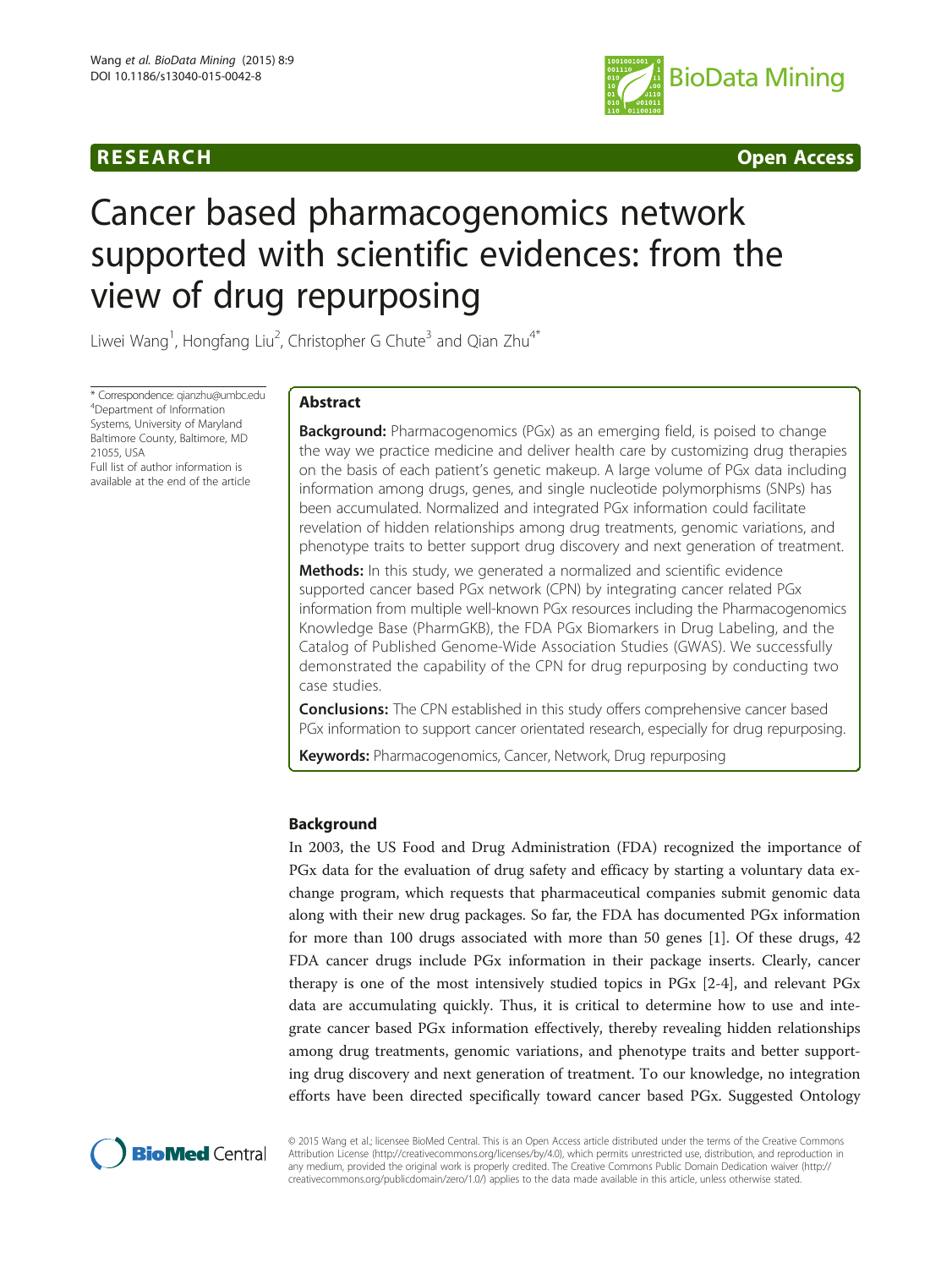for Pharmacogenomics (SO-Pharm) [\[5](#page-12-0)] and Pharmacogenomics Ontology (PO) [[6](#page-12-0)] are two existing ontologies for general PGx integration. They provided a first step toward integrating and representing PGx (and related) knowledge in the web ontology language (OWL), a web standard [[7\]](#page-12-0). SO-Pharm contains so many classes and relations to represent generic PGx information that it is computationally expensive "and leads to significantly higher complexity for knowledge composition" [[5\]](#page-12-0). It therefore presents challenges to users "in asserting knowledge or making routine queries" [[5\]](#page-12-0). PO is a case-driven PGx data integration platform that aims to question-answering. Our study aims to integrate PGx information by focusing on oncology domain from diverse PGx resources. In addition, we will not only integrate existing PGx information, but also add inferred associations, which will support the novel indication detection for used drugs.

Idiosyncratic information without semantic interoperability and standard-based annotation, however, adds no value to the scientific commons. These idiosyncratic data must be annotated using standard terms and elements that correspond to the way scientists might search, integrate, inference, or expand upon the data. In the oncology community, the FDA and National Cancer Institute (NCI) attempt to document approved cancer drug information in a meaningful way. For instance, cancer drugs can be browsed by approved date with detailed description from the FDA [[8](#page-12-0)]; they also can be queried/ browsed by specific cancer type from the NCI [[9](#page-12-0)], in which cancer drugs have been mapped to the NCI Thesaurus [[2\]](#page-11-0). Nevertheless, to our knowledge, there is no data normalization effort made for cancer based PGx information. Lack of such effort hinders data sharing and further data integration. The CPN constructed in this study has been highlighted with normalization tags by leveraging the controlled terminologies and vocabularies.

In this study, we integrated multiple well known PGx resources including the PharmGKB [\[1\]](#page-11-0), the FDA Pharmacogenomic Biomarkers in Drug Labeling [[10\]](#page-12-0) and the Catalog of Published Genome-Wide Association Studies [[11\]](#page-12-0), and represented terms by using relevant standards to construct a cancer based PGx network, named CPN (Cancer based PGx Network). This work was intended to demonstrate the feasibility of constructing the CPN to support possible drug repurposing candidate identification. To illustrate the capability of the CPN for drug repurposing, two case studies have been performed successfully.

# Materials

# NCI cancer list

National Cancer Institute (NCI) has maintained the alphabet links for information on a particular type of cancer. In this study, we have manually collected 160 distinct cancer types through de-duplication including bladder cancer, breast cancer, leukemia, and so on from NCI by Nov 14, 2013 [\[12](#page-12-0)].

# Pharmacogenomics knowledge base (PharmGKB)

PharmGKB contains genomic, phenotype and clinical information collected from PGx studies. It provides information regarding variant annotations, drug-centered pathway, pharmacogenomic summaries, clinical annotations, PGx-based drug-dosing guidelines,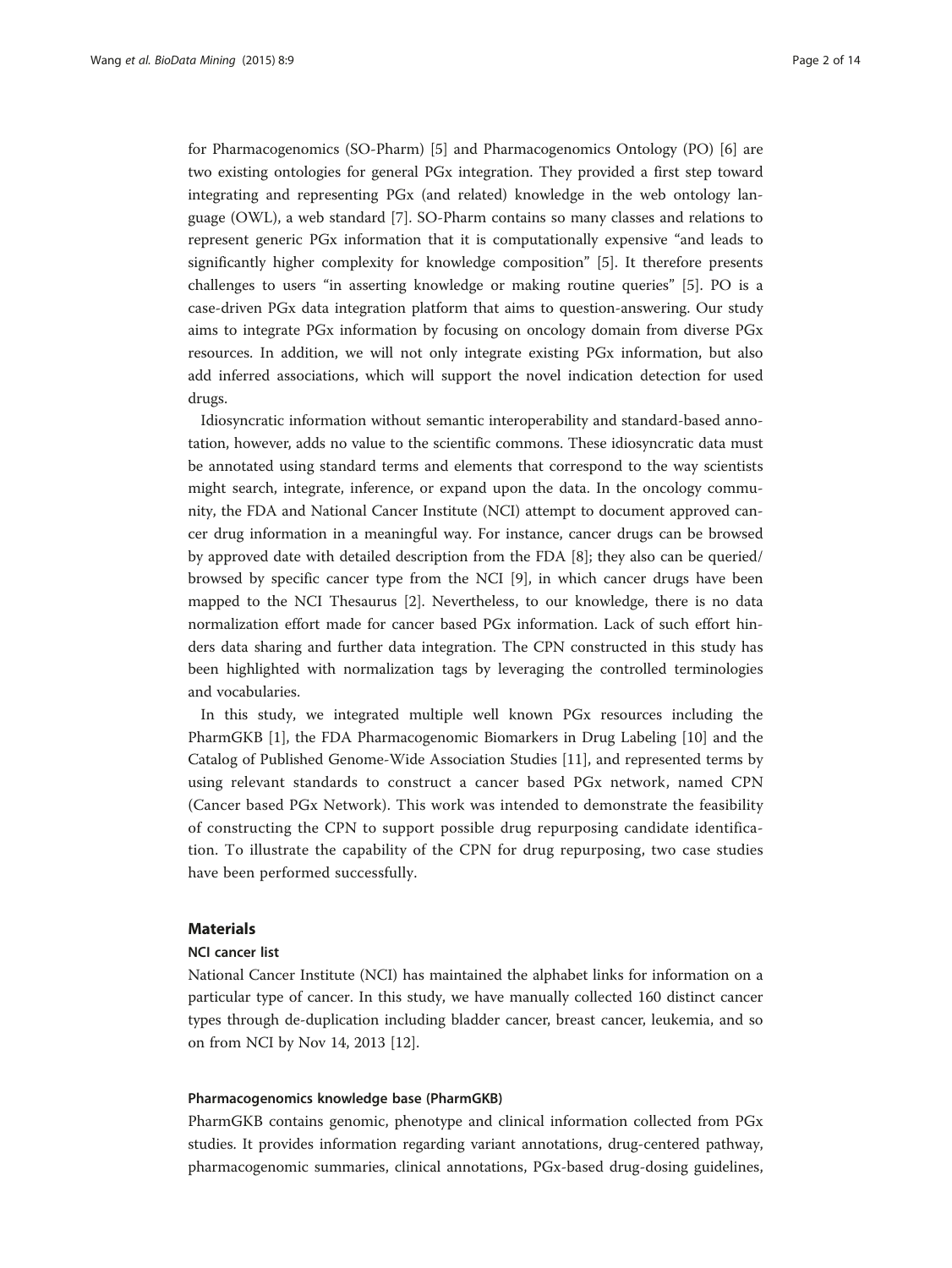<span id="page-2-0"></span>and drug labels with PGx information  $[1]$  $[1]$ . In this study, we used PGx information extracted from a relationship file received from the PharmGKB by May 8, 2013, which provides associations between two PGx concepts, including drug, gene, disease, SNP and haplotype. Some examples are shown in Table 1. All fields listed in Table 1 were extracted and applied in this study.

The detailed information about individual disease, drug and gene terms were extracted from the corresponding Disease, Drug and Gene files downloaded from the PharmGKB by November 15, 2013 [\[13](#page-12-0)].

## FDA Pharmacogenomic biomarkers in drug labeling

The US Food and Drug Administration (FDA) provides a table of biomarkers for some FDA-approved drugs. The table contains "Therapeutic areas" field indicating the treatment intention of the drugs, such as "Oncology", "Psychiatry", etc., as well as the "HUGO Symbol" field representing associated genes. In this study we extracted these two fields that are "Oncology" related. The table was downloaded by Dec 3, 2013 [\[8](#page-12-0)].

#### Catalog of published genome-wide association studies

NIH provides a Catalog of Published Genome-Wide Association Studies (GWAS), which has identified single nucleotide polymorphisms (SNPs) and reported genes for major disease traits. We extracted cancers and related genes and SNPs from the "Disease/Trait", the "Reported Gene(s)" and "SNPs" fields respectively. The Catalog was downloaded by Dec 3, 2013 [[11](#page-12-0)].

## National Center for Biomedical Ontology (NCBO)

The NCBO provides an ontology-based web service that can annotate public datasets with biomedical ontology concepts [\[14](#page-12-0)]. The reasons to select the NCBO bioportal for the normalization task in this study are 1) our previous work [[15\]](#page-12-0) has shown the capability of NCBO to support PGx data normalization, 2) its convenience of online access and its large scale of more than 400 ontologies [[16](#page-12-0)] beyond other tools such as Metamap. We used the NCBO Bioportal REST service [\[17\]](#page-12-0) to access biomedical ontologies. In this study, we utilized this service to normalize disease and drug terms with Systematized Nomenclature of Medicine-Clinical Terms (SNOMED-CT) [\[18](#page-12-0)] and RxNorm [[19\]](#page-12-0).

Table 1 Examples of PGx associations extracted from the PharmGKB

| Entity1 id | Entity1 name                 | Entity1_type        | Entity2 id | Entity2 name             | Entity2_type        | <b>PMIDs</b>          |
|------------|------------------------------|---------------------|------------|--------------------------|---------------------|-----------------------|
| PA443512   | Urinary bladder<br>neoplasms | Disease             | rs762551   | rs762551                 | Variant<br>location | 18798002              |
| rs762551   | rs762551                     | Variant<br>location | PA443434   | Arthritis.<br>Rheumatoid | Disease             | 18496682              |
| PA443434   | Arthritis,<br>Rheumatoid     | Disease             | PA27093    | CYP1A2                   | Gene                | 18496682;<br>19581389 |
| PA27093    | CYP1A2                       | Gene                | PA450688   | olanzapine               | Drug                | 19636338;<br>21519338 |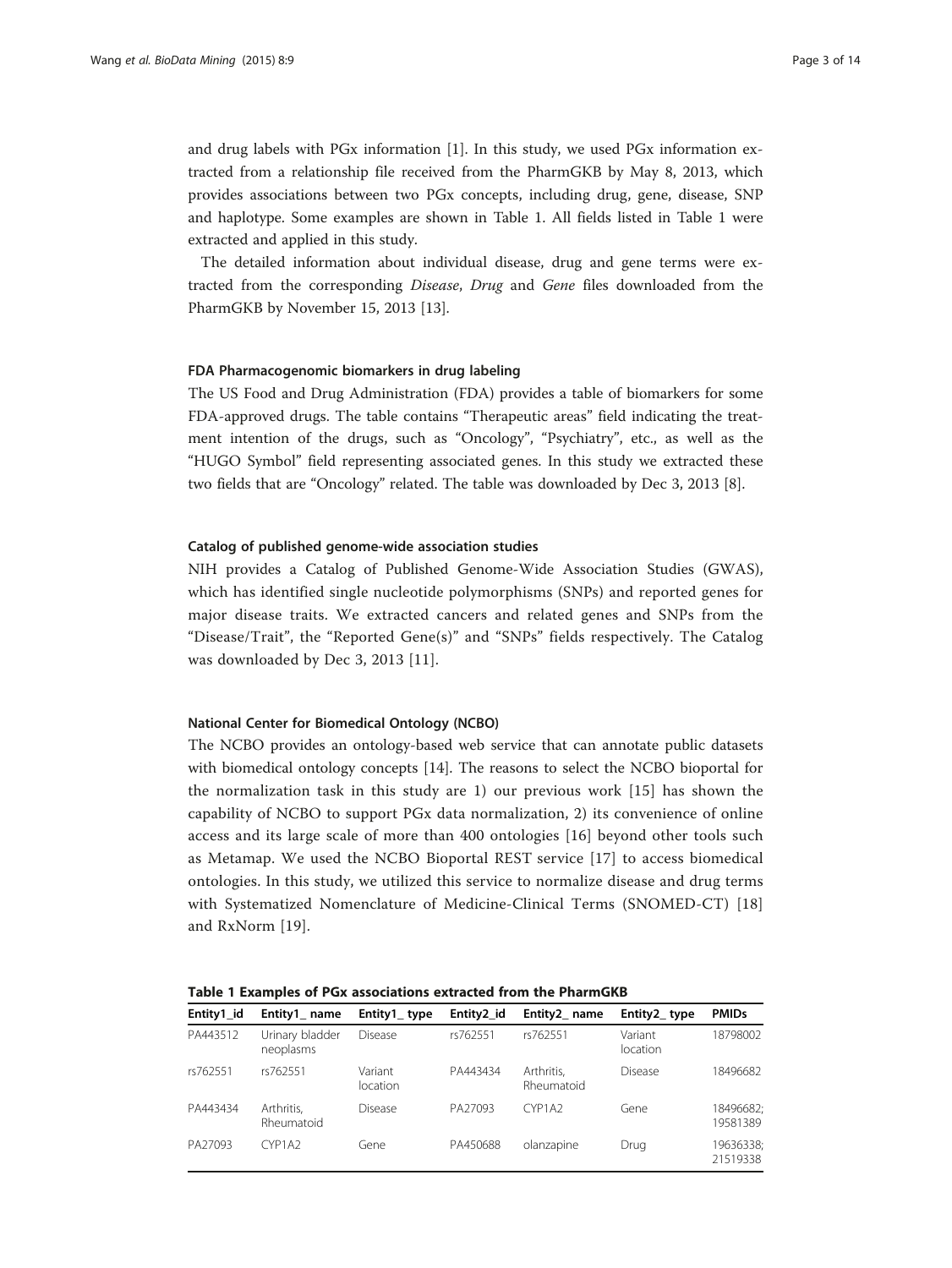# <span id="page-3-0"></span>SemMedDB

SemMedDB is a repository of semantic predications (subject-predicate-object triples) extracted from the entire set of PubMed citations with SemRep. The subject and object pair corresponds to UMLS Metathesaurus concepts, and the predicate to a relation type in an extended version of the semantic network. SemMedDB contains eight tables and is updated at regular intervals. We downloaded the latest PREDICATION\_AGGREGATE table with ending date of MAR 31 2014 [[20](#page-12-0)]. In this study, we identified scientific evidence, PubMed IDs from SemMedDB for PGx associations present in the CPN.

# Methods

In this study, we designed an approach including four steps to generate the CPN: 1) cancer based PGx association identification, 2) cancer based PGx concept normalization, 3) scientific evidence identification, and 4) the CPN generation. In the first step, we identified cancer based PGx associations from the PharmGKB, the GWAS Catalog and the FDA Biomarker table. Then we mapped cancer based PGx concepts to standard vocabularies, for instance, drugs to RxNorm, diseases to SNOMED-CT, genes to HUGO gene symbol and so on. Once the PGx associations were normalized and scientific evidences were identified from SemMedDB, we built the CPN. Figure 1 presents the architecture developed for the CPN construction. More details about each step and case studies will be described in the following sections.

# Cancer based PGx association identification

To extract cancer based PGx associations, we first manually collected 160 distinct NCI cancer terms called as seeds from the NCI Cancer List. Then we performed an iterative search to identify PGx associations related to these seeds from PharmGKB. This search was not terminated until fourth-degree concepts that are four nodes away from the

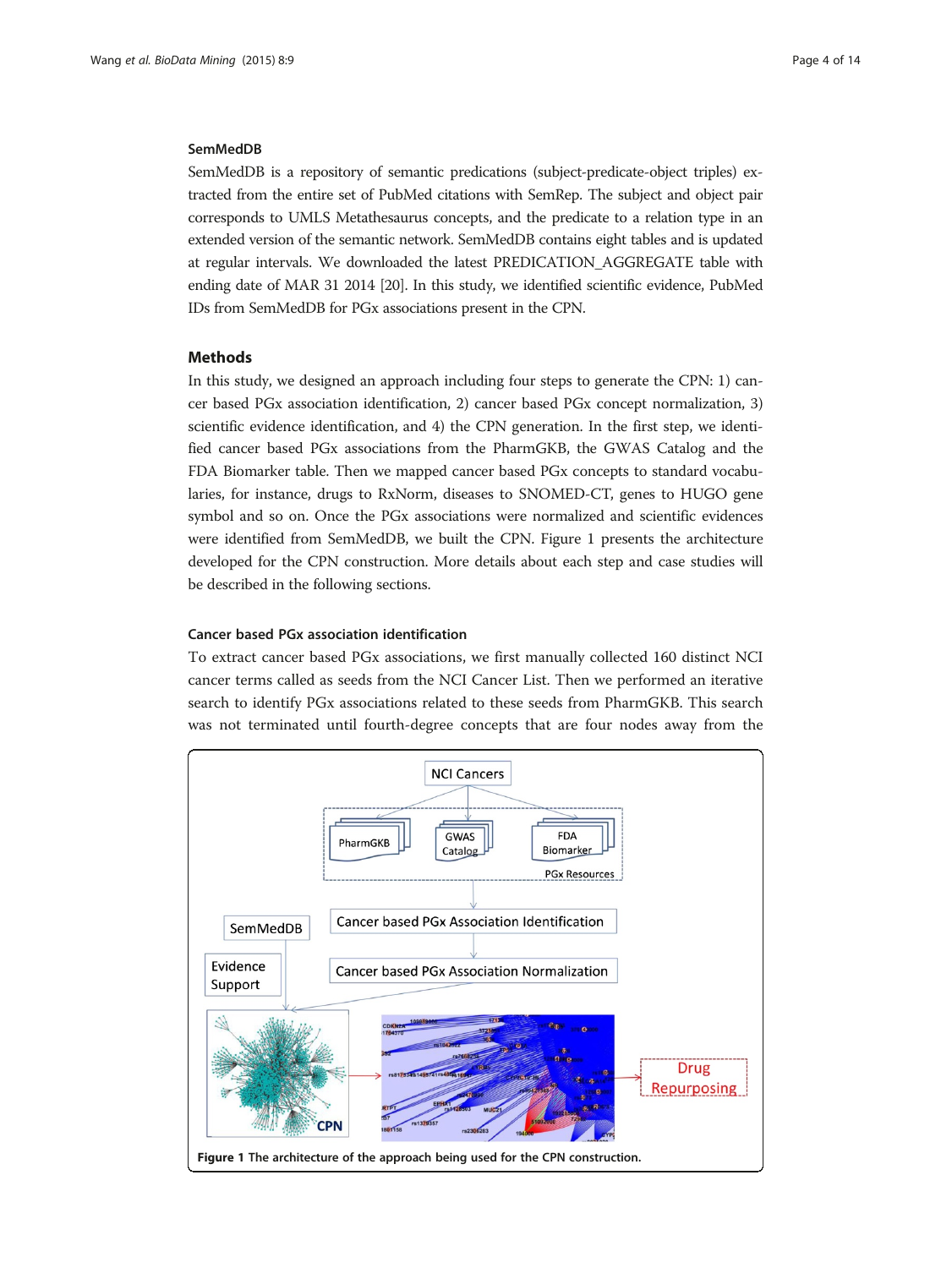seeds have been extracted. More specifically, starting from those seeds, we searched for first-degree concepts that are directly connected to the seeds, then we retrieved second-degree concepts that are neighbors of the first degree concepts, followed by locating third-degree concepts that are neighbors of the second-degree concepts, then the fourth–degree concepts. We iteratively extracted associations related to these seeds from fields listed in Table [1](#page-2-0). For instance, beginning with the seed "Urinary Bladder Neoplasms", we can iteratively find associations, including "rs762551" - "Urinary Bladder Neoplasms", "Arthritis, Rheumatoid" - "rs762551", "CYP1A2" - "Arthritis, Rheumatoid", and "Olanzapine" - "CYP1A2", which are shown in Table [1.](#page-2-0) These pairs are as building blocks being used for constructing the CPN. Besides drug, disease and gene, we also extracted haplotype and SNP information that exist in the PharmGKB relationship file. To reflect an assumption that concepts with shorter distance to the seeds might have stronger associations with these seeds, we assigned different weight scores to PGx concepts based on their degrees. The first-degree concept was conferred with a higher weight score of "4", then the second degree with "3", the third degree with "2" and the fourth degree with "1".

Additional PGx information available from the GWAS Catalog and the FDA biomarker table has also been extracted. We manually identified the seeds in the GWAS Catalog based on the NCI cancer terms. We then extracted the PGx associations related to the seeds from fields of "Disease/Trait", "Reported Gene(s)" and "SNPs" in the GWAS Catalog. It is worthy to note that we did not perform an iterative search to find indirect associations from GWAS Catalog, as we were only interested in the associations extracted from this Catalog co-occurring in the PharmGKB. In parallel, we extracted PGx pairs between "Oncology" drugs and associated genes from the FDA biomarker table.

# Cancer based PGx association normalization

We normalized disease terms by SNOMED-CT [[18\]](#page-12-0), drugs by RxNorm [\[19\]](#page-12-0), genes by the Human Genome Organization (HUGO) [[21\]](#page-12-0) gene symbols, SNP by the National Center for Biotechnology Information [[22](#page-12-0)] reference SNP ID number (rsID). Genes, SNPs, haplotypes derived from the three resources have already been represented in standard forms. Therefore, no additional normalization process has been performed accordingly. In this study, we primarily focused on the normalization for drug and disease terms.

## A. Disease term normalization

PharmGKB provides manual annotations for disease terms with normalized vocabularies, including SNOMED-CT [[18](#page-12-0)], Medical Subject Headings (MeSH) [[23\]](#page-12-0), Unified Medical Language System (UMLS) [\[24\]](#page-12-0), etc., which are available in the downloadable Disease file. However, the mapping to SNOMED-CT is incomplete. There is no SNOMED-CT code available for cancer terms in GWAS catalog. Thus, we normalized disease terms that are without SNOMED-CT codes by employing the NCBO Bioportal REST service [[17\]](#page-12-0) programmatically. A Java program has been written to automatically invoke this REST service and parse the XML file as output to retrieve SNOMED-CT codes. Note that we specified "isexactmatch  $= 1$ " as one of the input parameters when executing the NCBO REST service. That is to say, the mapped SNOMED-CT terms are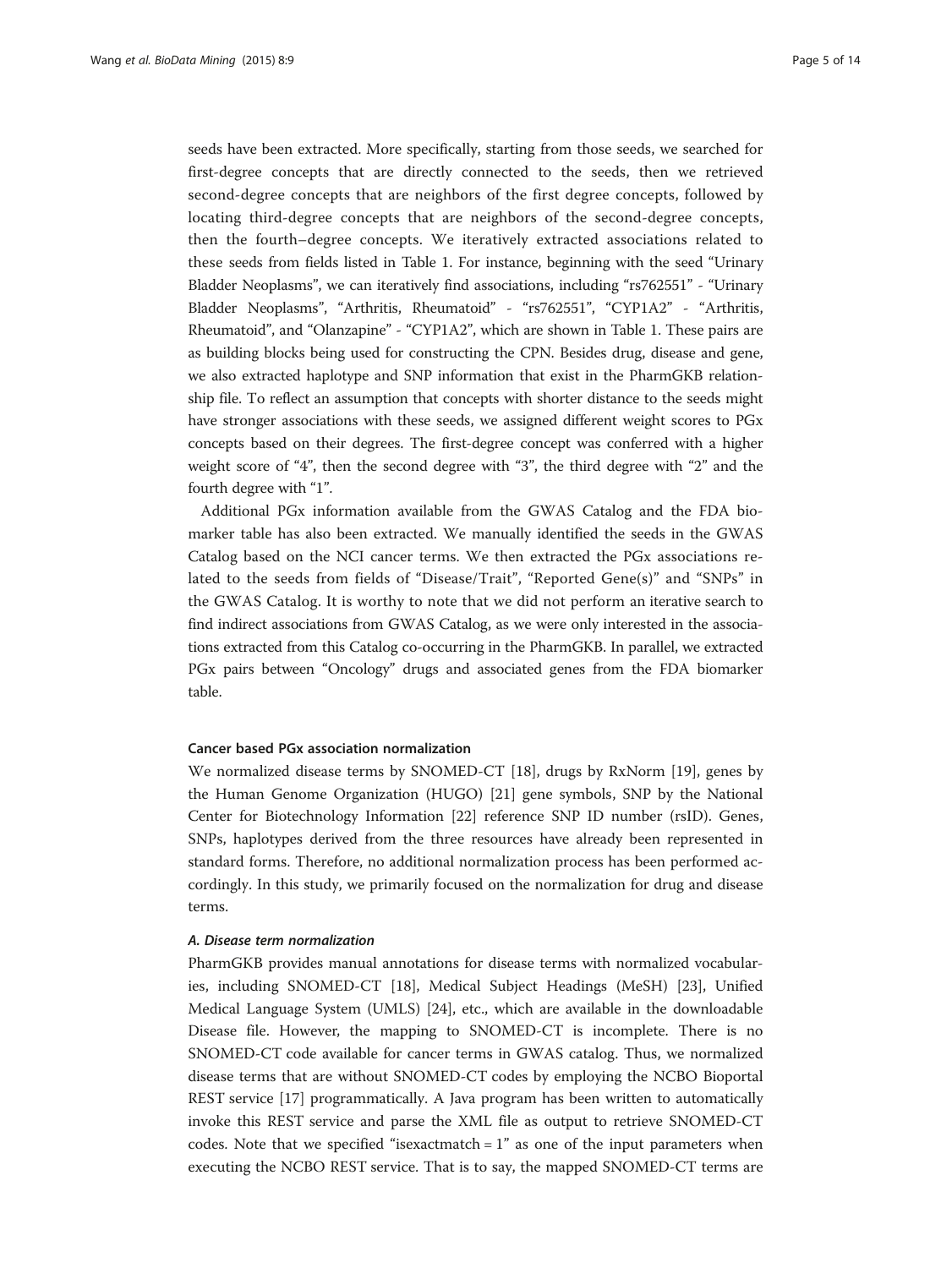<span id="page-5-0"></span>exactly matched to the input disease names, thus, no additional evaluation is needed to validate the mapping performance afterwards. We manually checked and mapped the unmapped disease terms to SNOMED-CT with their synonyms.

#### B. Drug term normalization

The same mapping strategy has been applied to drug terms, 1) we reused the normalized terms from the PharmGKB; 2) the NCBO Bioportal REST service was invoked to retrieve RxNorm Concept Unique Identifiers (RxCUIs) for those PharmGKB drugs and the drugs from the FDA biomarker table (no drug information in the GWAS catalog) that are without RxCUIs; 3) manual annotation was performed for unmapped drugs.

Two authors (LW, QZ) had reviewed and evaluated the mappings, and finalized the mapping lists for further CPN construction.

#### Scientific evidence identification

To insert scientific evidence, namely, published studies to support PGx associations presented in the CPN, we searched for SemMedDB accordingly. Besides PubMed references existing in the PharmGKB, we searched for PGx associations from the GWAS catalog and the FDA biomarker table against SemMedDB.

# Cancer based PGx network construction

Once the cancer based PGx associations were identified, we linked concepts occurring across three resources to construct the CPN. In the CPN, the nodes correspond to individual cancer based PGx concepts including drug, gene, disease, SNP and haplotype. The edges correspond to PGx associations. Table 2 shows the types of PGx associations contained in the CPN.

## Results

# Cancer based PGx association identification

#### A. PharmGKB

Total 38 distinct seeds have been identified from the PharmGKB. Accordingly, we have extracted 2,964 concepts that are associated with these seeds, corresponding to 13,221 PGx pairs. Among these pairs, there are 402 drugs, 205 diseases, 825 genes, 1333 SNPs and 199 haplotypes.

Table [3](#page-6-0) shows results of PGx associations extracted from the PharmGKB. For example, there are 38 seeds (cancer terms) associated with 393 Disease-Gene pairs, 37 Disease-Haplotype pairs and 530 Disease-SNP pairs. The numbers shown in Table [3](#page-6-0) are unique.

| <b>Pairs</b><br>Resources gene | Drug-Drug-<br>haplotype disease SNP | Drug- | drug | Drug- Drug- Disease- Disease-<br><b>SNP</b> | hyplotype disease gene | Gene- | Gene- Gene- | <b>SNP</b> |
|--------------------------------|-------------------------------------|-------|------|---------------------------------------------|------------------------|-------|-------------|------------|
| PharmGKB $\sqrt{}$             |                                     |       |      |                                             |                        |       |             |            |
| <b>GWAS</b><br>catalog         |                                     |       |      |                                             |                        |       |             |            |
| <b>FDA</b><br>biomarkers       |                                     |       |      |                                             |                        |       |             |            |

|  |  | Table 2 Types of association available in the CPN |  |  |  |  |
|--|--|---------------------------------------------------|--|--|--|--|
|--|--|---------------------------------------------------|--|--|--|--|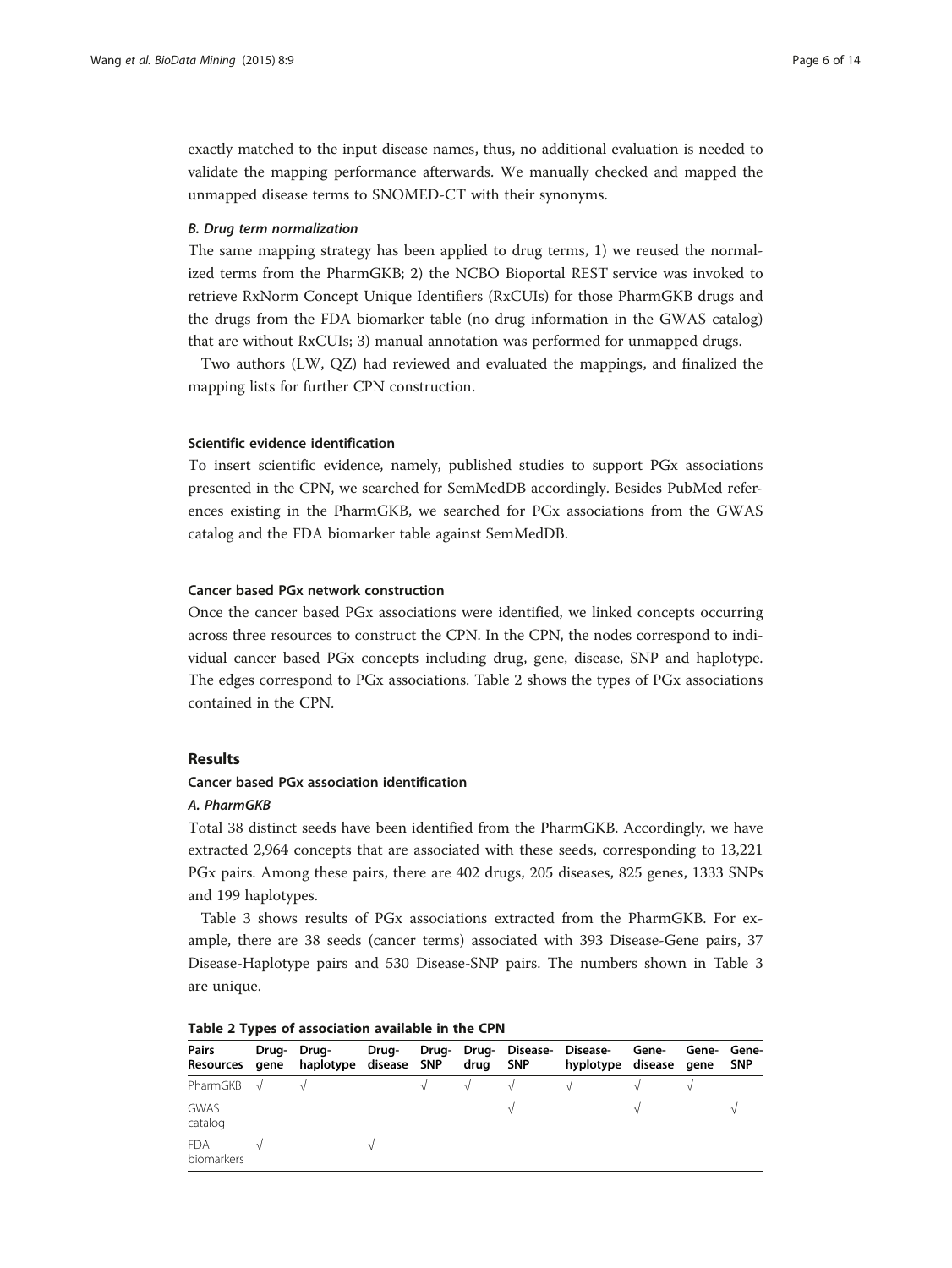| Degree of<br>concepts    | Number of<br>concepts | No. of pairs     |                       |                        |               |                    |                      |               |               |
|--------------------------|-----------------------|------------------|-----------------------|------------------------|---------------|--------------------|----------------------|---------------|---------------|
|                          |                       | Disease-<br>qene | Disease-<br>haplotype | Disease-<br><b>SNP</b> | Drug-<br>qene | Drug-<br>haplotype | Drug-<br><b>SNPs</b> | Drug-<br>drug | Gene-<br>qene |
| Seeds                    | 38                    | 393              | 37                    | 530                    | 0             | 0                  | 0                    | 0             | 0             |
|                          | 605                   | 1018             | 50                    | 1155                   | 1827          | 77                 | 1607                 | $\Omega$      | 195           |
| $\overline{\phantom{a}}$ | 735                   | 1700             | 278                   | 2483                   | 2972          | 974                | 3716                 |               | 944           |
| 3                        | 2646                  | 1705             | 277                   | 2492                   | 2965          | 974                | 3710                 |               | 982           |
| $\overline{4}$           | 1196                  | $\Omega$         | 0                     | 0                      | 0             | $\circ$            | $\Omega$             | $\Omega$      | $\Omega$      |
| Total                    | 2964                  | 1723             | 277                   | 2500                   | 3012          | 974                | 3718                 |               | 1016          |
|                          |                       |                  |                       |                        |               |                    |                      |               |               |

<span id="page-6-0"></span>Table 3 Results of PGx association extraction from the PharmGKB

#### B. FDA biomarkers and GWAS catalog

We manually identified 42 cancer drugs from the FDA biomarker table. As some of drugs are associated with multiple genes, total 55 drug and gene pairs corresponding to 44 genes were extracted.

We extracted 31 cancer terms from the GWAS catalog, of which there are 2455 PGx pairs corresponding to 720 genes and 598 SNPs.

# Cancer based PGx association normalization

Among 402 drugs extracted from the PharmGKB in this study, RxCUIs are available for 323 drugs. For the rest of 79 drugs without RxCUIs, 53 were mapped to RxNorm by invoking the NCBO REST service programmatically. For 205 PharmGKB disease terms being used in this study, SNOMED-CT codes are available for 186 disease terms. Another 10 diseases were mapped to SNOMED-CT by invoking the NCBO REST service programmatically. Of 42 drugs from the FDA biomarker table, 41 were mapped to RxNorm by using NCBO REST service. Of 31 cancer terms identified from the GWAS Catalog, 29 were mapped to SNOMED-CT by the NCBO REST service. Furthermore, we manually mapped 5 drugs and 8 diseases to the standards accordingly.

In summary, 394 out of 416 (94.7%) unique drug concepts have been mapped to RxNorm, and 215 out of 218 (98.6%) unique disease concepts been mapped to SNOMED-CT. Reasons for the failed mapping will be discussed in the discussion section.

#### Scientific evidence identification

Besides PubMed references existing in the PharmGKB, 19 PGx pairs corresponding to 16 drugs and 13 genes in the FDA biomarker table were retrieved to be with PubMed IDs and 6 predicates including "COEXISTS\_WITH", "compared\_with", "higher\_than", "INHIBITS", "INTERACTS\_WITH" and "USES" from the SemMedDB. Meanwhile, total 253 PGx pairs (24 diseases and 89 genes) from the GWAS Catalog were retrieved to be with PubMed IDs and 8 predicates including "AFFECTS", "ASSOCIATED\_WITH", "AUGMENTS", "CAUSES", "NEG\_ASSOCIATED\_WITH", "NEG\_PART\_OF", "PART\_OF" and "PREDISPOSES" from the SemMedDB.

# Cancer based PGx network (CPN)

The CPN contains 4,342 distinct nodes and 15,600 pairs in total. We explored Cytoscape [[25](#page-12-0)] to visualize the CPN. A sub-network extracted from the CPN specifically for "urinary bladder cancer" is shown at the left lower corner of Figure [1](#page-3-0).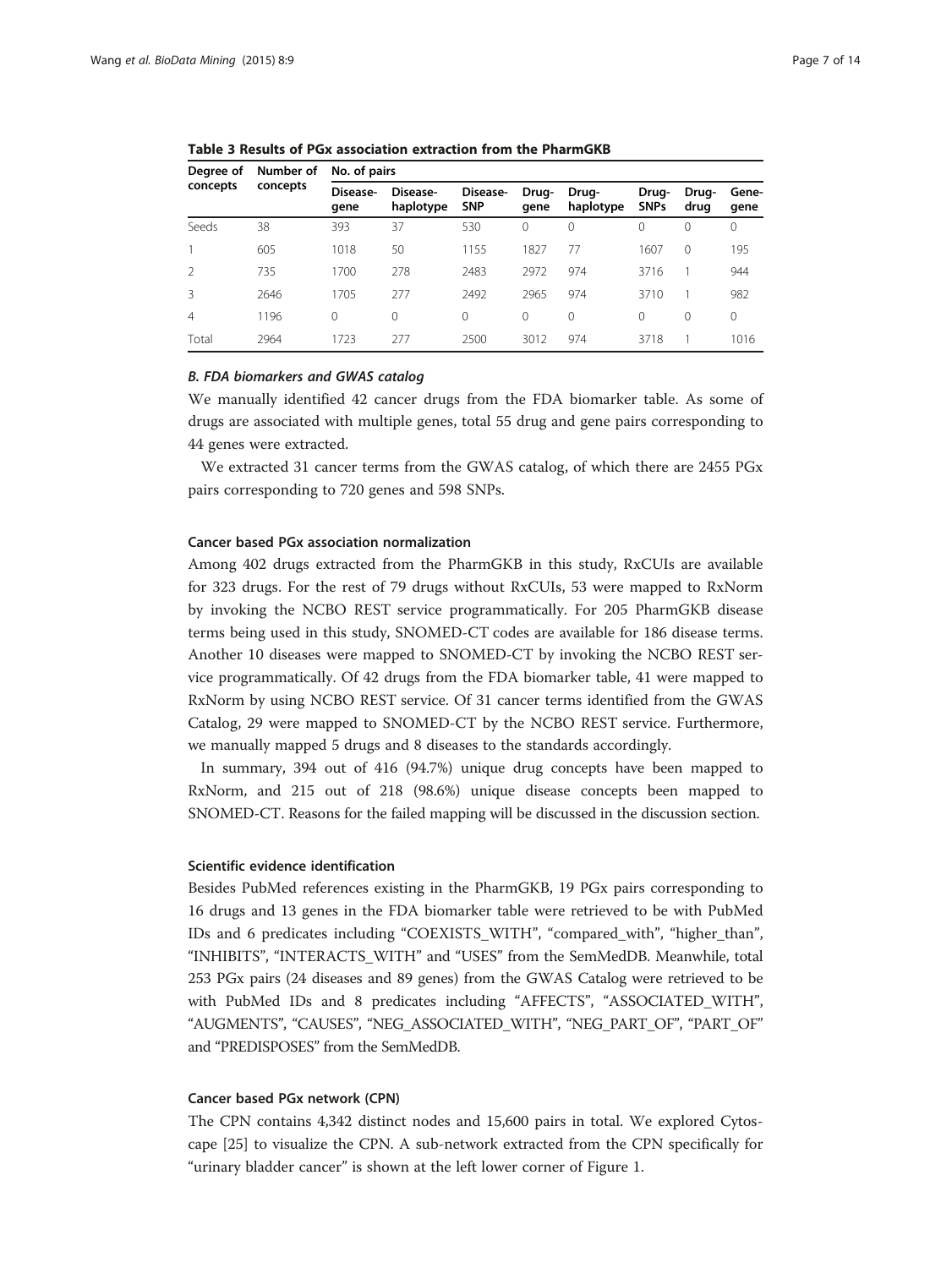#### Case studies

The CPN provides comprehensive PGx information to support advanced cancer relevant research. Specifically, we can identify possible drug repurposing candidates from the CPN by utilizing network analysis approaches. The below two case studies illustrate the capability of the CPN for drug repurposing. It is worthy to note that we manually identified relevant literatures to further evaluate the findings produced in these two case studies and the feasibility of this present study for drug repurposing. However, the ultimate goal of this study is to identify novel drug repurposing candidates that are without supportive scientific evidences, and they will attract interests of chemists and/ or biologists for further experimental evaluation.

## A. Case study 1

Paclitaxel is used to treat Kaposi's sarcoma, as well as the lung, ovarian, and breast cancer, as documented in the "Indications & Usage" section of the structured product label [[26\]](#page-12-0). In this case study, we were interested in revealing the new indications of Paclitaxel from the CPN. We searched the CPN for Paclitaxel with RxCUI = "56946" and identified relevant disease concepts that are at most 3 nodes away from the Paclitaxel. More specifically, we searched for direct and indirect disease associations that are relevant to Paclitaxel and those disease nodes are at most 3 nodes away from Paclitaxel. In total, there are 70 concepts directly associated with Paclitaxel, 399 concepts including 110 disease concepts that are two nodes away from Paclitaxel, and 1689 concepts including 110 disease concepts that are three nodes away from Paclitaxel. To further evaluate and determine the possible novel indications and the appropriateness of our approach, we manually sought scientific evidences from PubMed literatures to support new indications inferred from the CPN. As a result, 20% newly identified indications including Alzheimer Disease, Asthenia, Leukemia, etc. for Paclitaxel are supported by published studies. To detail our approach, Alzheimer Disease as one novel indication identified for Paclitaxel from the CPN is shown as below.

"MTHFR" and "rs1801133" are the two direct nodes connected to Paclitaxel, subsequently "Alzheimer Disease" with SNOMED-CT code, "26929004" has been identified via the above two nodes, as shown in Figure [2](#page-8-0). rs1801133 is encoding a variant in the MTHFR gene, which encodes an enzyme involved in folate metabolism [\[27](#page-12-0)]. Then associations of Paclitaxel-MTHFR-"Alzheimer Disease", can be further validated by literatures as follows, 1) Paclitaxel enhanced the inhibition of MTHFR by antisense or small molecules, which decreases tumor growth [[28\]](#page-12-0); 2) The severity and biochemical risk factors of Alzheimer's disease may be influenced by the MTHFR 677 T allele in an Egyptian population [[29\]](#page-12-0) and the association between MTHFR A1298C polymorphisms as a possible risk factor and Alzheimer's disease was verified [\[30](#page-12-0)].

By analyzing the CPN, Paclitaxel is related to "Alzheimer Disease" via gene MTHFR and SNP "rs1801133". In addition, evidences are mounting in the literature that Alzheimer disease may be a new indication of the cancer drug Paclitaxel, for example Paclitaxel may rescue neurons from undergoing hallmark tau-induced Alzheimer disease cell pathologies [\[31](#page-12-0)] and Paclitaxel has the potential to treat Alzheimer disease [\[32](#page-12-0)]. That is to say,Paclitaxel may be a potential drug repurposing candidate for the treatment of Alzheimer Disease.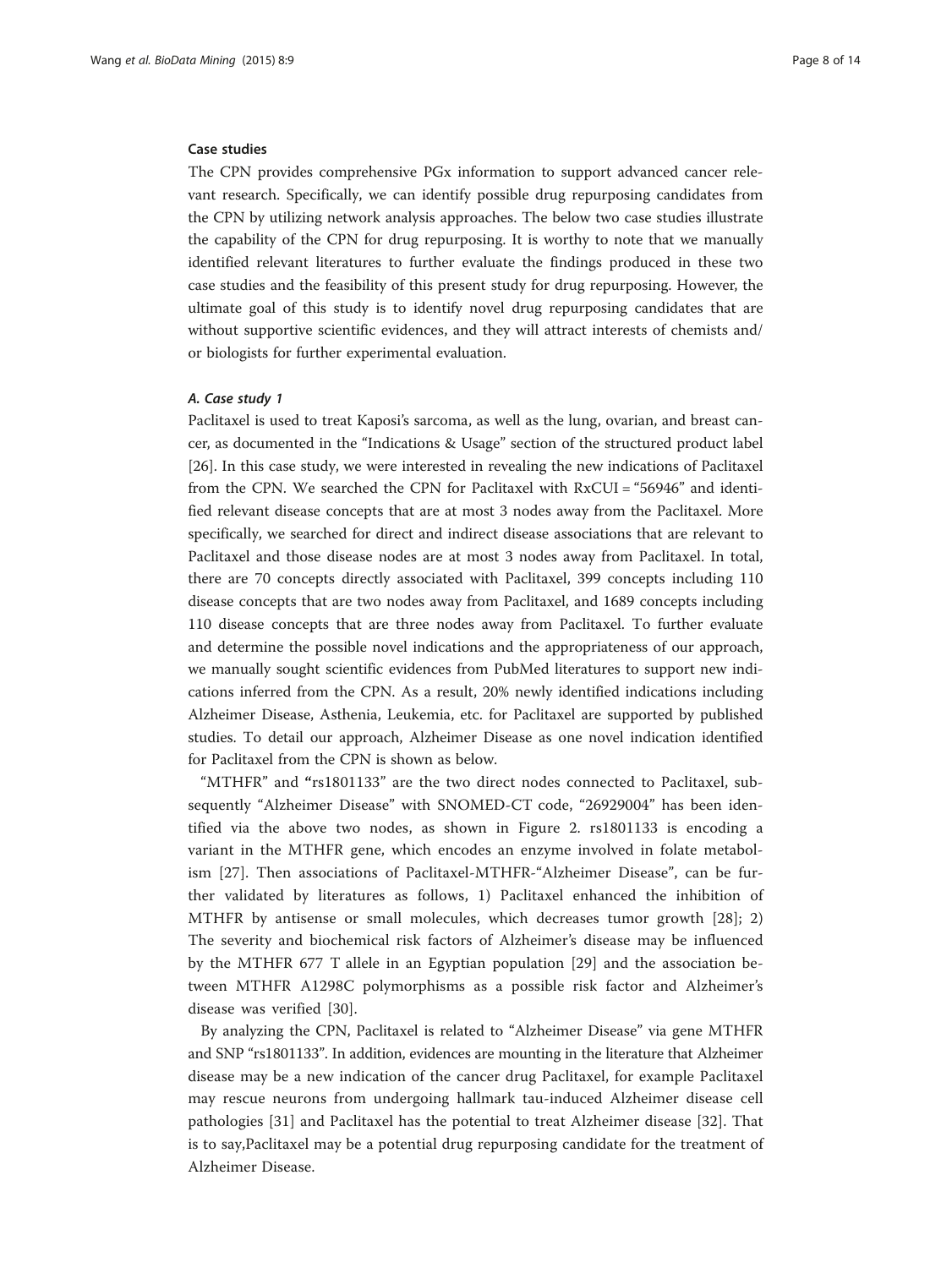<span id="page-8-0"></span>

# B. Case study 2

Capecitabine is originally indicated for the treatment of breast cancer and colorectal cancer as stated in the drug label [[33](#page-12-0)]. In this case study, we aimed to seek alternative indications for Capecitabine. We searched for Capecitabine with RxCUI "194000" from the CPN to identify novel indications. In total, there are 120 disease nodes that are at most 3 nodes away from Capecitabine. Of these 120 diseases, 12 possible novel indications including Hyperbilirubinemia, Mesothelioma, Bladder Neoplasm, etc. associated with Capecitabine are supported by published studies. The following example illustrates the identification process of the new indication, bladder neoplasm for Capecitabine.

From the CPN 50 directly relevant nodes have been retrieved for Capecitabine including the gene CYP1A1, from which "Urinary Bladder Neoplasms" have been identified subsequently. A sub-network of Capecitabine visualized by Cytoscape in the CPN is shown at the right lower corner in Figure [1,](#page-3-0) where the edges in red indicate all associations with Capecitabine, and the green edges indicate DPYD and C18orf56 are linking to Capecitabine respectively. The zoomed out network is shown in Figure [3](#page-9-0). The association between "Urinary Bladder Neoplasms" and "Capecitabine" could be inferred through multiple paths as shown in Figure [3](#page-9-0). Among all paths between these two, the shortest path is Capecitabine-CYP1A1-Urinary Bladder Neoplasms, of which the association could be proved by literatures: (1) "CYP1A1 rs1048943 A > G (Ile462Val) polymorphism is a potential prognostic marker for survival outcome after docetaxel plus capecitabine chemotherapy" [\[34](#page-12-0)]; (2) active CYP1A1 and CYP1B1 overexpression is revealed in bladder cancer [[35\]](#page-12-0); (3) the combination of Capecitabine and radiation therapy offers a promising treatment option for bladder cancer patients who are not candidates for surgery or cisplatin-based chemotherapy [[36\]](#page-12-0); (4) a patient with metastatic bladder cancer responded well to second-line capecitabine with a clinically meaningful progression-free survival [[37\]](#page-12-0). Through this validation chain, the inference that the breast and colorectal cancer drug, "Capecitabine" might be used for urinary bladder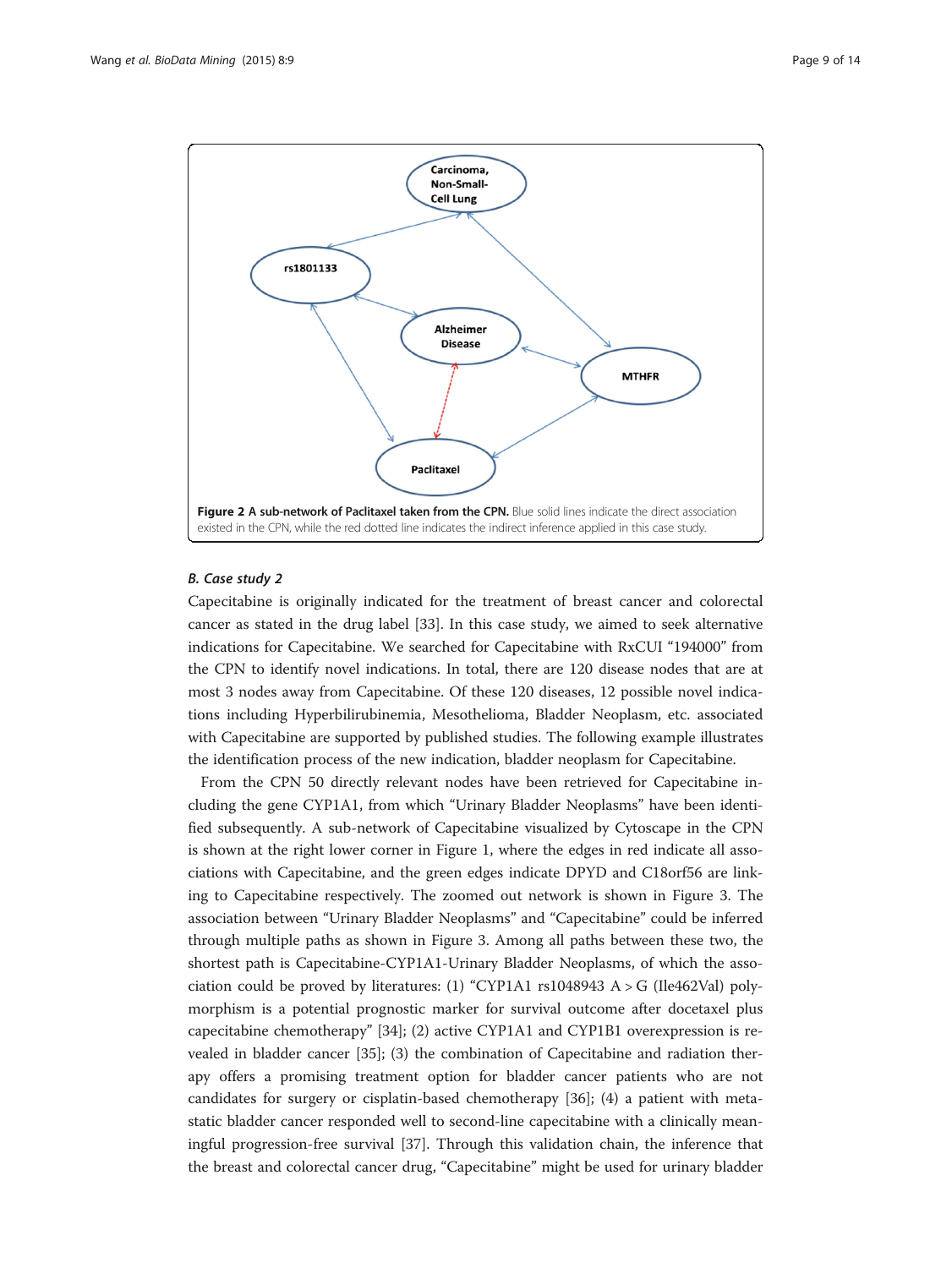<span id="page-9-0"></span>

cancer could be made. Evidently urinary bladder cancer may be a novel indication of Capecitabine via the network-based analysis of the CPN.

# **Discussion**

# Benefits gained from the CPN

#### A. Supporting further data integration

Data integration is essential in the big data era. It is important to aggregate different pieces of data from different areas to solve fundamental scientific questions. Particularly, in this study we have integrated data from various PGx data resources and built a cancer based PGx data repository. The concepts (nodes) included in the CPN were normalized with multiple standard biomedical terminologies and domain standards. Once the normalization task is accomplished, more relevant data can be deposited and integrated into the CPN, such as Electronic Medical Records (EHRs), DrugBank [[38\]](#page-12-0) and KEGG [\[39](#page-12-0)]. Besides a majority portion (99.4%) of the concepts has been normalized, about 0.6% of concepts was failed to be normalized. The reason of failure is in two folds. First, chemical IUPAC names were used as drug names in the PharmGKB, which were not included in RxNorm, e.g., "1-methyloxy-4-sulfone-benzene". Second, drug class names were being used, such as "Analgesics and Anesthetics" and "Antiinflammatory and Antirheumatic Products". In terms of diseases, the names were either presented too broadly, such as, "Substance-Related Disorders" or too narrowly, such as "Therapy Related Acute Myeloid Leukemia", so that they cannot be mapped to SNOMED-CT.

# B. Supporting oncology based drug discovery

PGx data including the detailed information for drugs, diseases, genes, SNPs, etc., has been regarded as a basis for individualized medicine. While generic PGx data could be obtained publicly, drug, disease, gene, SNP and haplotype resources have not, as yet, been well-integrated to support the oncology based drug discovery. With various association types including Disease-Gene, Drug-Gene, etc. as shown in Table [2,](#page-5-0) the CPN can serve as a highly relevant cancer knowledge base and a valuable platform for oncology based research on drug repurposing. Thus, it would result in the shortening of the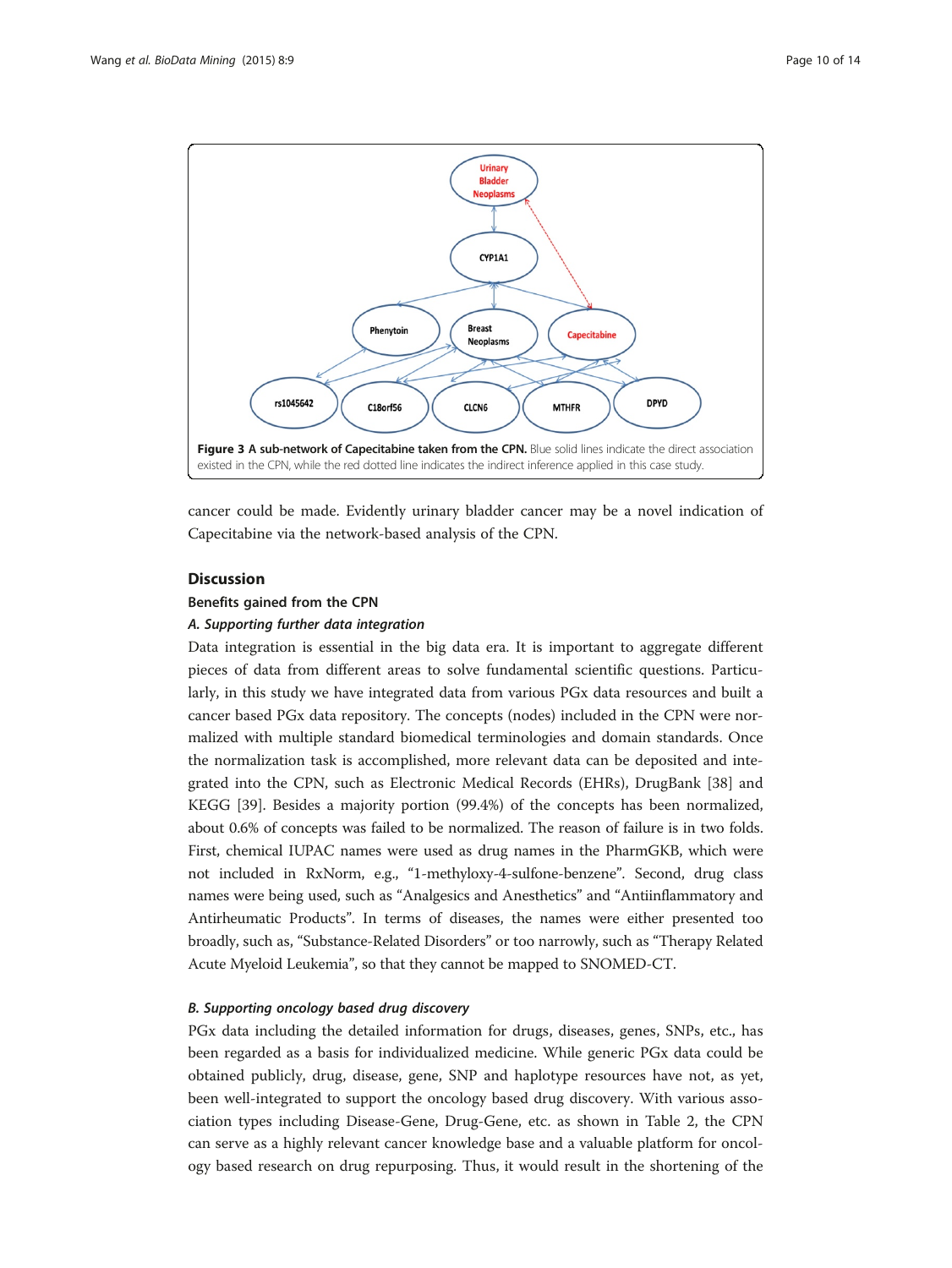entire process for drug development, as our case studies have successfully proved such capability of the CPN. Additionally two advantages inherent in the CPN will strengthen its application in drug repurposing, including: 1) the CPN contains both direct and indirect cancer based PGx associations, thus, more drug candidates can be identified via automated inference; 2) a majority of concepts contained in the CPN are normalized with standard vocabularies, which enables further integration with other relevant resources to support more novel indication identifications.

# Limitation and future study

#### A. Path ranking

The current version of the CPN includes cancer based PGx information extracted from three major PGx resources. Although only 38 cancer terms have been found in the PharmGKB, 42 cancer drugs identified from the FDA biomarker table, and 31 cancer terms found from the GWAS catalog, the total number of nodes and edges of the CPN is 19,942, as we included all associations up to four nodes away from the cancer seeds. In this study, we focused on the CPN construction and the demonstration of the capability of the CPN. Path ranking to output a ranked list of paths that are associated with specific concepts from the CPN was out of scope of this study. However, when we conducted case studies, in order to filter out the most significant paths based on the queries, some initial ranking rules have been applied. For example, weight scores according to the degrees of concepts, path length, and VIP pairs from the PharmGKB have been applied for path ranking. In the future study, we will incorporate these rules with other ranking methods, such as PageRank [[40\]](#page-13-0), and genetic association p-values derived from GWAS [[11](#page-12-0)], to output the most correlated paths for a particular query.

#### B. Disambiguating drug-disease association

Detailed information on specifying drug and disease association is critical for drug repurposing, as we have to determine whether this drug is used to treat this disease or this drug may cause such a disease as an adverse drug event. Consequently, the novel indication may be identified for this drug for further evaluation. In this study, all drug and disease associations were directly extracted from the original resources, no additional step has been applied to disambiguate such associations. In our previous study, we have employed NDF-RT and SPLs to annotate drug and disease relationships in the PharmGKB [\[41](#page-13-0)]. We will apply the annotation results [[41\]](#page-13-0) along with the existing annotations from NDF-RT, ADEpedia [[42](#page-13-0)], LinkedSPLs [[43](#page-13-0)] into the future study, inserting a particular tag for differentiating indications and adverse drug events.

# C. Scientific evidence identification

The established CPN is supported by published studies, PubMed references extracted from SemMedDB. However, not all CPN associations have been assigned with pubmed IDs. 36 PGx pairs from the FDA biomarker table and 2202 PGx pairs from the GWAS Catalog were not mapped. SemRep, a rule-based semantic interpreter extracting predicates in Pubmed references being applied by SemMedDB, has shown its precision for gene-disease relations as 76% [[44\]](#page-13-0); the precision and recall for pharmacogenomics as 73% and 55% [\[45](#page-13-0)] respectively. Thus we doubt that all association presented in this study have been extracted and included in SemMedDB. On the other hand, we performed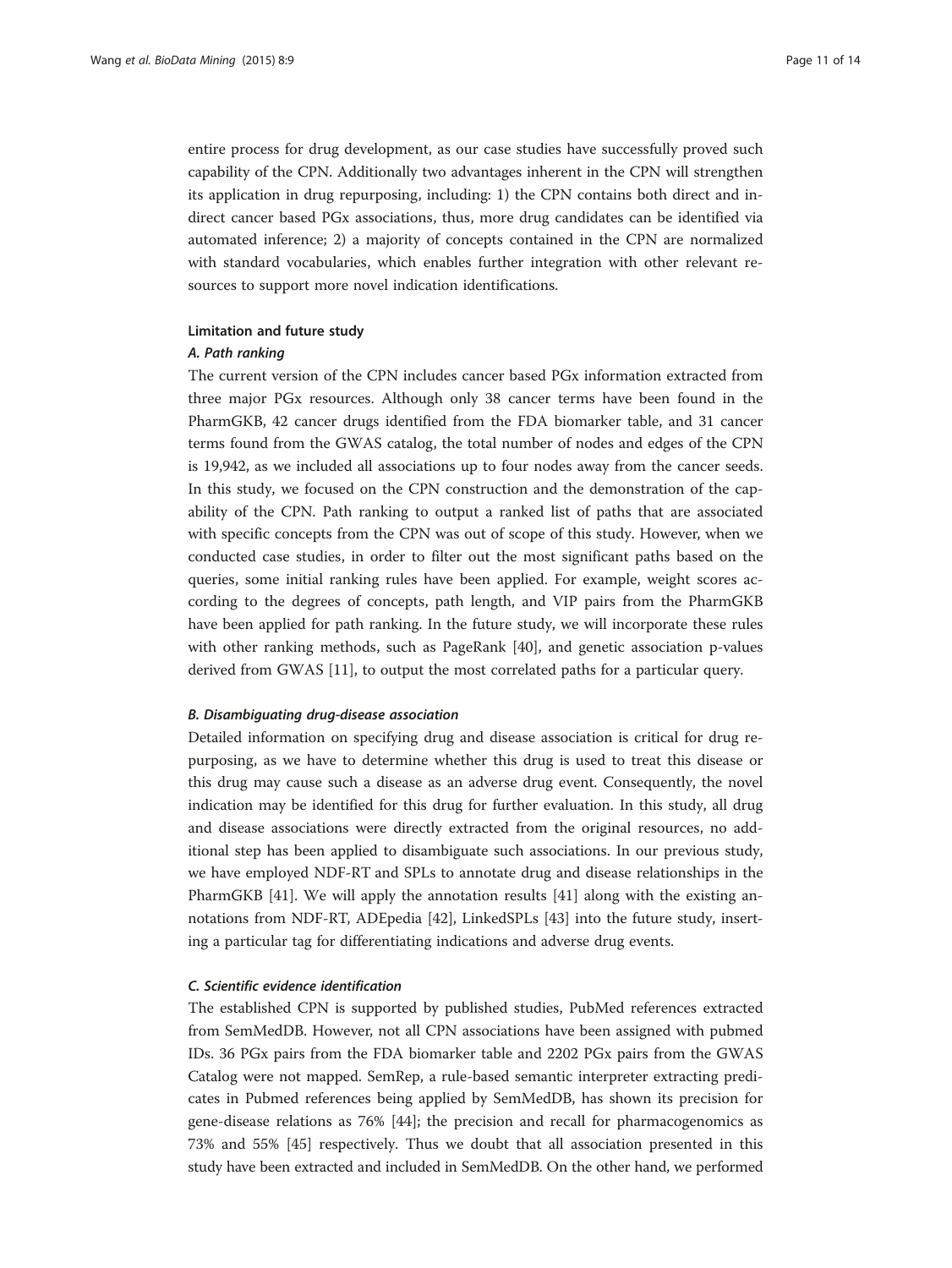<span id="page-11-0"></span>direct mapping with FDA biomarker table and the GWAS Catalog that may cause missing mappings. In the future, we would use machine learning and natural language processing (NLP) to identify more associations on the basis of existing PubMed references.

# D. Data integration

In this preliminary study, we extracted and integrated three well-known PGx resources to build the CPN. To make the CPN more informative, we will extract further cancer based PGx information from other public PGx resources, such as DrugBank, KEGG, etc., them and integrate into the CPN. Meanwhile, we will identify PGx associations from pathways, and apply NLP [[46\]](#page-13-0) tools and algorithms to automatically extract such associations from literatures periodically. The ultimate goal will be leveraging semantic web technologies (SWT) [[47\]](#page-13-0) to present such comprehensive cancer based PGx information in RDF [\[48\]](#page-13-0) or OWL [\[49](#page-13-0)], which can support automated inference for drug repurposing.

# Conclusions

In this study we have integrated three existing PGx resources into the CPN, which is supported by published studies, PubMed references extracted from SemMedDB. The established CPN offers comprehensive cancer based PGx information to support cancer orientated research, especially for drug repurposing, the potential of which has been successfully demonstrated by case studies.

#### Abbreviations

PGx: Pharmacogenomics; SNPs: Single nucleotide polymorphisms; CPN: Cancer based PGx network; PharmGKB: Pharmacogenomics knowledge base; GWAS: Genome-wide association studies; OWL: Web ontology language; NCI: National Cancer Institute; SNOMED-CT: Systematized nomenclature of medicine-clinical terms; NCBO: National Center for Biomedical Ontology; MeSH: Medical subject headings; UMLS: Unified medical language system; rsID: Reference SNP ID number.

#### Competing interests

The authors declare that they have no competing interest.

#### Authors' contributions

LW carried out the experiment and data analysis supervised by QZ, and drafted the manuscript; QZ conceived this study, assembled and revised the manuscript; HL helped on data analysis. CGC: reviewed manuscript and provided feedback and suggestions. All contributed to the intellectual evolution of this project. All authors have read and approved the final manuscript.

#### Acknowledgements

This work was supported by the Pharmacogenomic Research Network (NIH/NIGMS-U19 GM61388).

#### Author details

<sup>1</sup>Department of Medical Informatics, School of Public Health, Jilin University, Changchun 130021, China. <sup>2</sup>Department of Health Science Research, Mayo Clinic, Rochester, MN 55901, USA. <sup>3</sup>Division of General Internal Medicine, Johns Hopkins University, Baltimore, MD 21287, USA. <sup>4</sup>Department of Information Systems, University of Maryland Baltimore County, Baltimore, MD 21055, USA.

## Received: 5 August 2014 Accepted: 12 February 2015 Published online: 25 February 2015

#### References

- 1. Hewett M, Oliver DE, Rubin DL, Easton KL, Stuart JM, Altman RB, et al. PharmGKB: the pharmacogenetics knowledge base. Nucleic Acids Res. 2002;30(1):163–5.
- 2. Fu B, Brennan R, O'Sullivan D. A configurable translation-based cross-lingual ontology mapping system to adjust mapping outcomes. Web Semant Sci Serv Agents World Wide Web. 2012;15:15–36.
- 3. Lipson D, Capelletti M, Yelensky R, Otto G, Parker A, Jarosz M, et al. Identification of new ALK and RET gene fusions from colorectal and lung cancer biopsies. Nat Med. 2012;18(3):382–4.
- 4. Kreso A, O'Brien CA, van Galen P, Gan F, Notta OI, Brown AM, et al. Variable clonal repopulation dynamics influence chemotherapy response in colorectal cancer. Science. 2013;339(6119):543–8.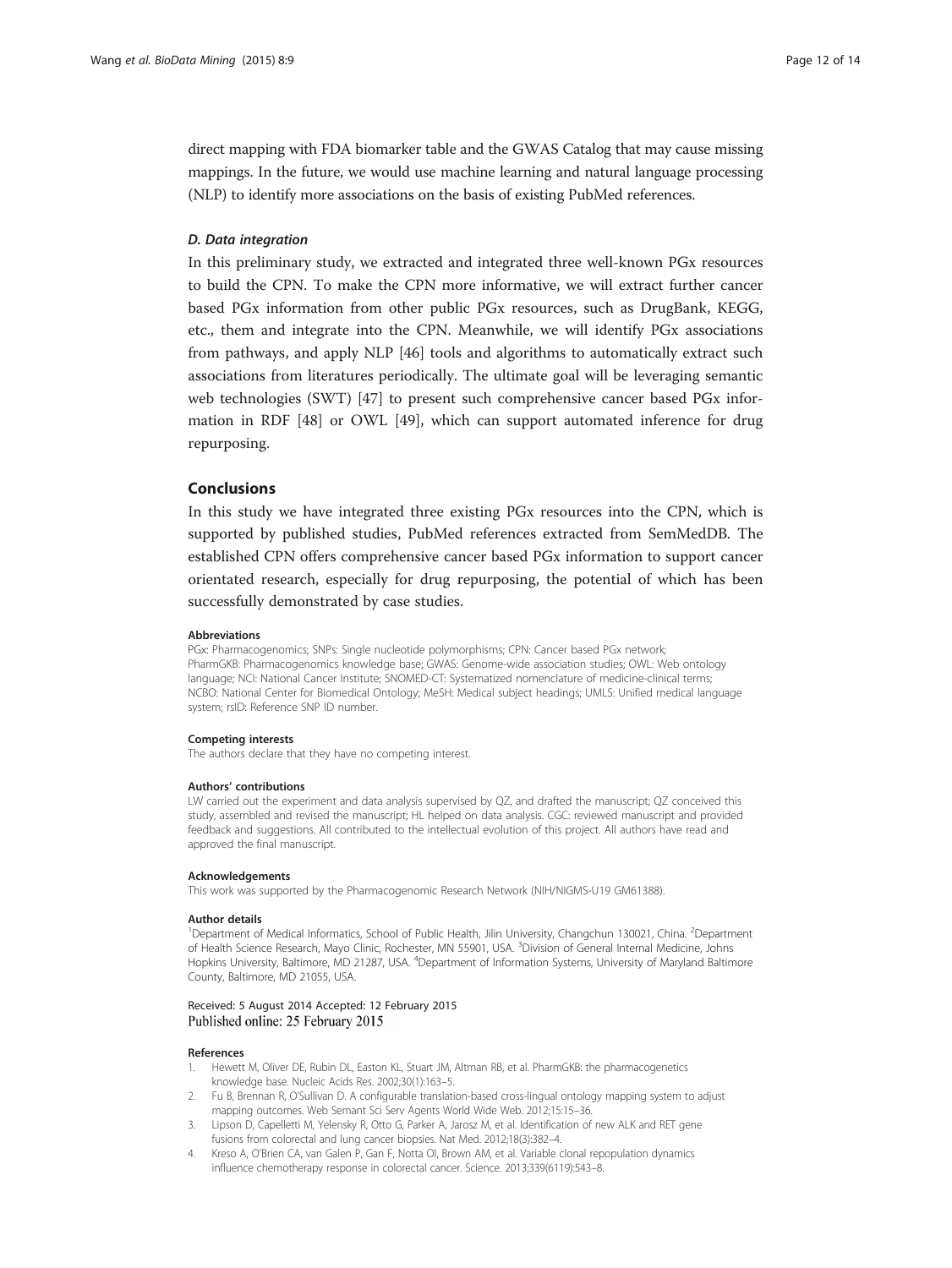- <span id="page-12-0"></span>5. Coulet A, Smaïl-Tabbone M, Napoli A, Devignes MD. Suggested ontology for pharmacogenomics (SO-Pharm): modular construction and preliminary testing. On the Move to Meaningful Internet Systems 2006: OTM 2006 Workshops. Springer Berlin Heidelberg, 2006: 648-657.
- Dumontier M, Villanueva-Rosales N. Towards pharmacogenomics knowledge discovery with the semantic web. Brief Bioinform. 2009;10(2):153–63.
- 7. Antoniou G, Van Harmelen F. Web ontology language: Owl. Handbook on ontologies. Springer Berlin Heidelberg, 2004: 67-92.
- 8. FDA table of pharmacogenomic biomarkers in drug labeling. [http://www.fda.gov/drugs/scienceresearch/](http://www.fda.gov/drugs/scienceresearch/researchareas/pharmacogenetics/ucm083378.htm) [researchareas/pharmacogenetics/ucm083378.htm](http://www.fda.gov/drugs/scienceresearch/researchareas/pharmacogenetics/ucm083378.htm). Accessed Jan 14, 2014.
- 9. Kumar SK, Harding JA. Ontology mapping using description logic and bridging axioms. Comput Ind. 2013;64(1):19–28.
- 10. Frueh FW, Amur S, Mummaneni P, Epstein RS, Aubert RE, DeLuca TM, et al. Pharmacogenomic biomarker information in drug labels approved by the United States food and drug administration: prevalence of related drug use. Pharmacotherapy. 2008;28(8):992–8.
- 11. Hindorff LA MJEBI, Morales J (European Bioinformatics Institute), Junkins HA, Hall PN, Klemm AK, and Manolio TA. A catalog of published genome-wide association studies. [www.genome.gov/gwastudies](http://www.genome.gov/gwastudies). Accessed Jan 14, 2014.
- 12. National Cancer Institute. [http://www.cancer.gov/cancertopics/types/alphalist.](http://www.cancer.gov/cancertopics/types/alphalist) Accessed Jan 14, 2014.
- 13. The pharmcogenomics knowledgebase.<http://www.pharmgkb.org/>. Accessed Jan 14, 2014.
- 14. Whetzel PL, Noy NF, Shah NH, Alexander PR, Nyulas C, Tudorache T, et al. BioPortal: enhanced functionality via new web services from the National Center for Biomedical Ontology to access and use ontologies in software applications. Nucleic Acids Res. 2011;39 suppl 2:W541–5.
- 15. Zhu Q, Freimuth RR, Lian Z, Bauer S, Pathak J, Tao C, et al. Harmonization and semantic annotation of data dictionaries from the pharmacogenomics research network: a case study. J Biomed Inform. 2013;46(2):286–93.
- 16. Whetzel PL, NCBO Team. NCBO Technology: Powering semantically aware applications. J Biomedical Semantics. 2013;4(S-1):S8.
- 17. National center for biomedical ontology rest service. [http://data.bioontology.org/documentation.](http://data.bioontology.org/documentation) Accessed Jan. 14, 2014.
- 18. Bos L. SNOMED-CT: the advanced terminology and coding system for eHealth. Med Care Compunetics 3. 2006;121:279.
- 19. Nelson SJ, Zeng K, Kilbourne J, Powell T, Moore R. Normalized names for clinical drugs: RxNorm at 6 years. J Am Med Inform Assoc. 2011;18(4):441–8.
- 20. Kilicoglu H, Fiszman M, Rodriguez A, Shin D, Ripple A, Rindflesch TC. Semantic MEDLINE: a web application for managing the results of PubMed Searches. Proceedings of the third international symposium for semantic mining in biomedicine. 2008: 69-76.
- 21. Gardiner K. Human genome organization. Curr Opin Genet Dev. 1995;5(3):315–22.
- 22. Sayers EW, Barrett T, Benson DA, Bryant SH, Canese K, Chetvernin V, et al. Database resources of the national center for biotechnology information. Nucleic Acids Res. 2011;39 suppl 1:D38–51.
- 23. Coletti MH, Bleich HL. Medical subject headings used to search the biomedical literature. J Am Med Inform Assoc. 2001;8(4):317–23.
- 24. Bodenreider O. The unified medical language system (UMLS): integrating biomedical terminology. Nucleic Acids Res. 2004;32 suppl 1:D267–70.
- 25. Saito R, Smoot ME, Ono K, Ruscheinski J, Wang PL, Lotia S, et al. A travel guide to Cytoscape plugins. Nat Methods. 2012;9(11):1069–76.
- 26. Drug label of paclitaxel in dailymed. [http://dailymed.nlm.nih.gov/dailymed/lookup.cfm?setid](http://dailymed.nlm.nih.gov/dailymed/lookup.cfm?setid%E2%80%939ffd3e34%E2%80%93537f%E2%80%934f65-b00e%E2%80%9357c25bab3b01#nlm34067%E2%80%939)–9ffd3e34–537f–4f65 b00e–[57c25bab3b01#nlm34067](http://dailymed.nlm.nih.gov/dailymed/lookup.cfm?setid%E2%80%939ffd3e34%E2%80%93537f%E2%80%934f65-b00e%E2%80%9357c25bab3b01#nlm34067%E2%80%939)–9. Accessed Feb 20, 2014.
- 27. Yu L, Chen J. Association of MHTFR Ala222Val (rs1801133) polymorphism and breast cancer susceptibility: an update meta-analysis based on 51 research studies. Diagn Pathol. 2012;7(1):171.
- 28. Stankova J, Shang J, Rozen R. Antisense inhibition of methylenetetrahydrofolate reductase reduces cancer cell survival in vitro and tumor growth in vivo. Clin Cancer Res. 2005;11(5):2047–52.
- 29. Elhawary NA, Hewedi D, Arab A, Teama S, Shaibah H, Tayeb MT, et al. The MTHFR 677 T allele may influence the severity and biochemical risk factors of Alzheimer's disease in an Egyptian population. Dis Markers. 2013;35(5):439–46.
- 30. Mansouri L, Fekih-Mrissa N, Klai S, Mansour M, Gritli N, Mrissa R. Association of methylenetetrahydrofolate reductase polymorphisms with susceptibility to Alzheimer's disease. Clin Neurol Neurosurg. 2013;115(9):1693-6.
- 31. Shemesh OA, Spira ME. Rescue of neurons from undergoing hallmark tau-induced Alzheimer's disease cell pathologies by the antimitotic drug paclitaxel. Neurobiol Dis. 2011;43(1):163–75.
- 32. Zhang B, Maiti A, Shively S, Lakhani F, McDonald-Jones G, Bruce J, et al. Microtubule-binding drugs offset tau sequestration by stabilizing microtubules and reversing fast axonal transport deficits in a tauopathy model. Proc Natl Acad Sci U S A. 2005;102(1):227–31.
- 33. Drug label of capecitabine in dailymed. [http://dailymed.nlm.nih.gov/dailymed/lookup.cfm?setid=a1de8bba](http://dailymed.nlm.nih.gov/dailymed/lookup.cfm?setid=a1de8bba%E2%80%933b1d%E2%80%934c9d-ab8a%E2%80%9332d2c05e67c8)–3b1d– 4c9d-ab8a–[32d2c05e67c8.](http://dailymed.nlm.nih.gov/dailymed/lookup.cfm?setid=a1de8bba%E2%80%933b1d%E2%80%934c9d-ab8a%E2%80%9332d2c05e67c8) Accessed Jan 14, 2014.
- 34. Dong N, Yu J, Wang C, Zheng X, Wang Z, Di L, et al. Pharmacogenetic assessment of clinical outcome in patients with metastatic breast cancer treated with docetaxel plus capecitabine. J Cancer Res Clin Oncol. 2012;138(7):1197–203.
- 35. Androutsopoulos VP, Spyrou I, Ploumidis A, Papalampros AE, Kyriakakis M, Delakas D, et al. Expression Profile of CYP1A1 and cyp1b1 enzymes in colon and bladder tumors. PLoS One. 2013;8(12):e82487.
- 36. Patel B, Forman J, Fontana J, Frazier A, Pontes E, Vaishampayan U. A single institution experience with concurrent capecitabine and radiation therapy in weak and/or elderly patients with urothelial cancer. Int J Radiat Oncol Biol Phys. 2005;62(5):1332–8.
- 37. Michels J, Barbour S, Cavers D, Chi KN. Metastatic signet-ring cell cancer of the bladder responding to chemotherapy with capecitabine: case report and review of literature. Can Urol Assoc J. 2010;4(2):E55–57.
- 38. Wishart DS, Knox C, Guo AC, Shrivastava S, Hassanali M, Stothard P, et al. DrugBank: a comprehensive resource for in silico drug discovery and exploration. Nucleic Acids Res. 2006;34 suppl 1:D668–72.
- 39. Kanehisa M, Goto S. KEGG: kyoto encyclopedia of genes and genomes. Nucleic Acids Res. 2000;28(1):27–30.